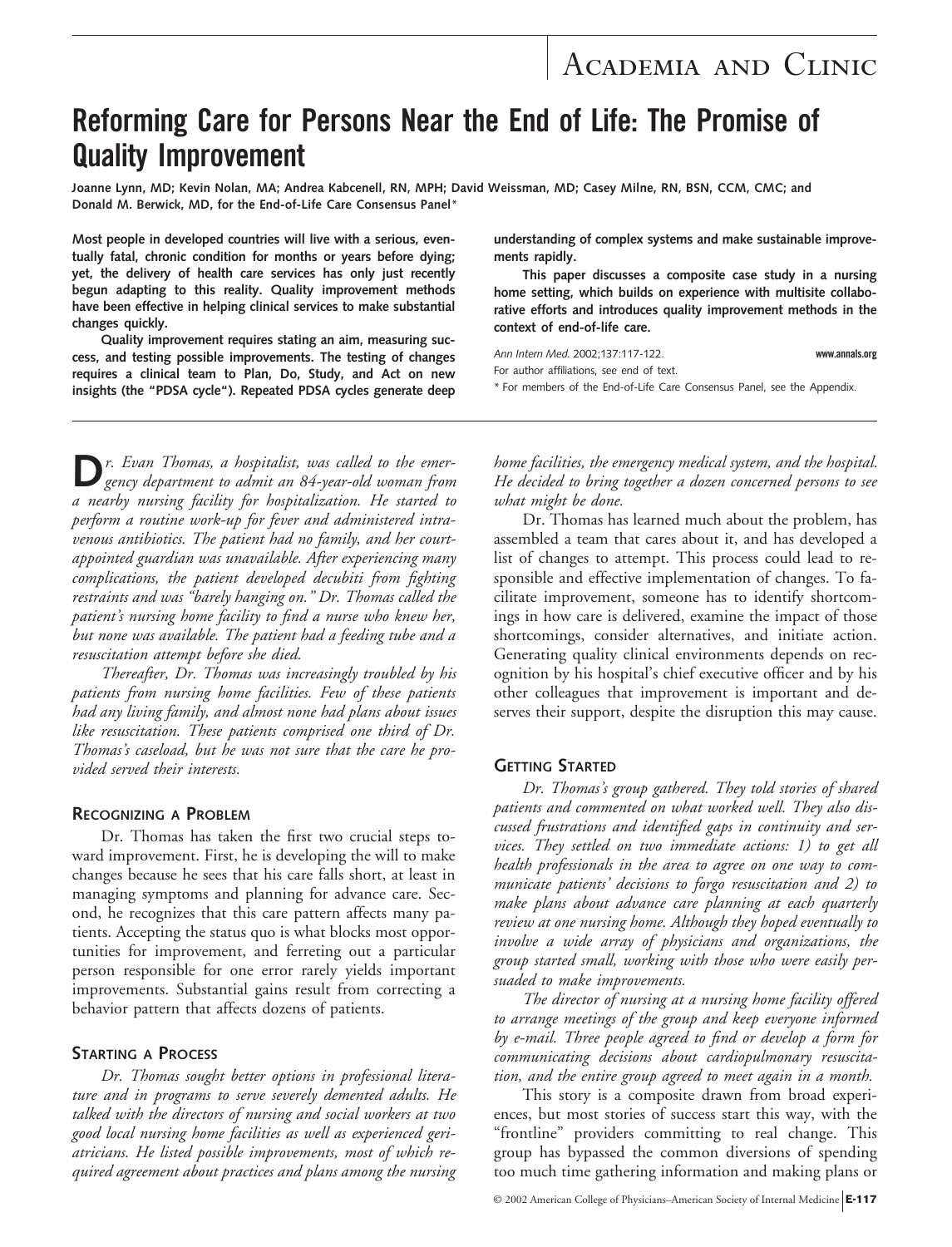putting all their efforts into standard continuing education projects. Instead, they are trying two changes on a small scale. They will have evidence of how those attempts are working in a month, at which time they can make adjustments, can continue that work, and start new projects. They will use the *PDSA cycle*, a routine of Planning a change, Doing it, Studying its effects, and Acting on the insights gained. On the basis of what they learn, the group will spread the useful changes more widely throughout their institutions.

## **MAKING CHANGE HAPPEN**

*While seeking a common tool for communicating resuscitation decisions, the team encountered Oregon's Physician Orders for Life-Sustaining Treatment (POLST) (1). They adapted the POLST, including negotiating agreements from legal authorities, community leaders, and health care organizations. That work got a boost when the local newspaper published a series of articles on end-of-life care that highlighted this project. However, a local religious leader wrote a strongly worded letter to the editor, cautioning that the poor could be pressured to forgo treatment just to save money. After several conversations, the letter writer agreed to join the group to watch over the process.*

*The coalition realized early on that it would need to measure results. The rate of documented do-not-resuscitate orders in the minimum data set (standard data collection for nursing facilities) in five local nursing facilities that adopted the POLST went from 28% to 52% over 6 months, and the rate of transfer of do-not-resuscitate orders to the hospital went from 2 in 12 during the 3 months before the project to 6 in 8 during a 3-month period that started 6 months later.*

*The team at the nursing home that was attempting to institute routine consideration of advance care planning had its problems, too. First, they found that many patients had pre-existing written advance directives that were not included in the facility's records. Second, clinicians did not routinely ask patients or their families to make decisions in advance, in part because they were uncomfortable having these discussions. A chaplain at a nearby hospital was asked to provide training for the entire interdisciplinary team of nursing facility representatives. Although an audit of medical records initiated by the project found only 12% of the patients having advance care plans documented, a repeat audit 1 year later found 34%.*

The pace of change varies: Some issues move along quickly, while others require struggle. The challenges that arise can be instructive. For example, the hostile letter to the editor of the newspaper gave voice to a realistic concern, and including that perspective in the work was valuable. Likewise, the chaplain's training of the staff was more effective because it arose from the experience of thwarted improvement attempts. Success requires a rapid and visible pace of change, along with leadership support. Most teams can sustain a few simultaneous improvement activities, and the most effective teams become infectious, passing along

their enthusiasm and the essentials of their approach. However, although the quality improvement method structures the work and improves the likelihood that reforms can be implemented and sustained, this work is still very difficult, and even the most successful quality improvement projects will encounter barriers and difficulties.

## **THE TRACK RECORD OF REFORM IN END-OF-LIFE CARE**

Over the past 30 years, end-of-life care has gradually improved, at least by some measures. The rate of per-capita opioid use has increased by more than 10-fold (2). In years past, physicians often did not tell patients of a diagnosis of cancer, nor did they provide patients with effective pain relief. Now, however, virtually all such patients receive at least a diagnosis and basic pain treatment. Hospice has shown that better care is possible in targeted, dedicated, and comprehensive care systems (3).

Nevertheless, most efforts to improve care delivery have been less clearly effective. The Study to Understand Prognoses and Preferences for Risks and Outcomes of Treatments (SUPPORT) (4) tried to enable thousands of very sick patients to shape decision making but failed to change behaviors or outcomes. Research has not found improvements in patient care on the basis of standard advance directives  $(5, 6)$ ; however, a recent report  $(7)$  found that the level of anxiety among family members was reduced by planning for complications and death. The strongest determinant of locus of care at the time of death across regions is the availability and use of hospital beds (8), not the patient characteristics that ethical standards advocate.

Researchers and political leaders offer basic research as a method of reform, and improved therapeutic options have contributed substantially to improved care. Still, the care system routinely fails to use proven methods. Most people who have serious pain do not need advanced methods; they just need the morphine and counseling that have been available for centuries. Most patients with congestive heart failure do not receive the best drugs, and most do not know how to manage their illness (9). Most patients with asthma do not even know how to use their inhalers (10, 11). Research has created opportunities that cannot be fully implemented without a focused system to deliver better care. That gap is what makes it important to improve care through practical, common-sense efforts to improve care, like those of Dr. Thomas.

In July 1997, the Institute for Healthcare Improvement and the Center to Improve Care of the Dying launched a yearlong collaboration among teams from four dozen provider organizations across the United States and Canada (12). With the guidance of experts and sound methods for improvement, most made substantial improvements for their patients. One hospital-based team found, much to their chagrin, that the average patient with cancer waited 3 hours for pain medication. Within just a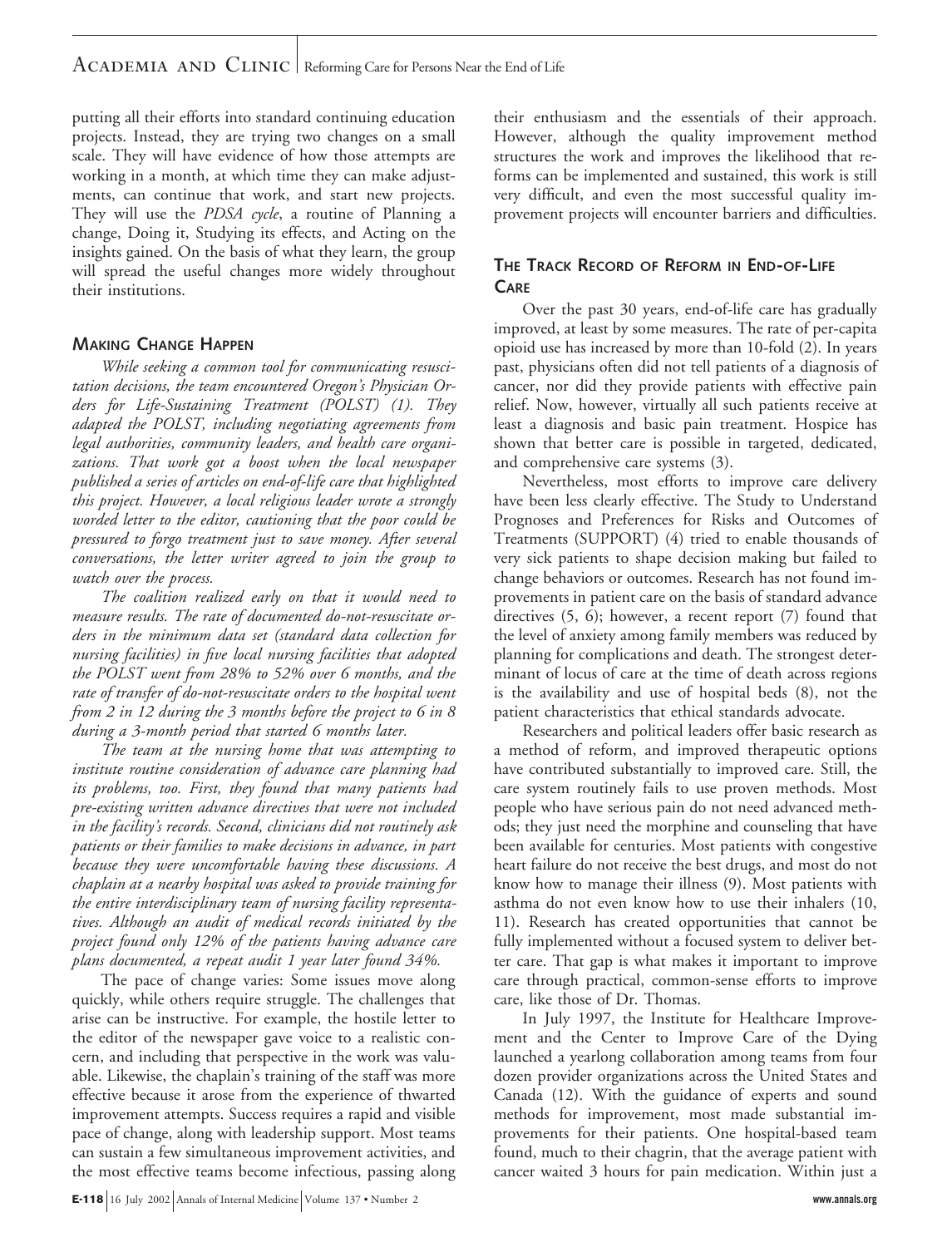*Figure 1.* **Response time to pain by quarter-years and split by time from assessment to orders and time from orders to administration.**



Shown are the average time elapsed from assessment to orders (*solid line, circles*) and the average time elapsed from orders to treatment (*dotted line, squares*). Used with permission from Jean Brontoli, St. Mary's Health Center, St. Louis, Missouri.

few months, the team was able to decrease the average response time to less than 1 hour by working to improve and standardize assessment and treatment (**Figure 1**). Another team found that patients received medications more quickly when an on-the-scene nurse was authorized to adjust dosages within an agreed-upon range. Many found that pain was simply being ignored, and they required measuring pain as "the fifth vital sign." One team virtually abolished severe and persistent dyspnea in patients receiving hospice care by prioritizing responses, having a physician-endorsed treatment protocol, having a back-up physician if the attending physician did not respond or the problem persisted, and having appropriate drugs already present where the patient lived (ready to administer with a telephone call) (**Figure 2**).

Virtually every team that worked on family support made improvements that mattered. Some initiated bereavement support. Some tackled fixing issues that made families angry. For example, many hospitals were sending the bill for the final hospital stay to the deceased patient, and families viewed this as evidence that no one cared. However, by changing the computer address to "The estate of [the deceased patient]," the problem was fixed. Other teams ensured follow-up with family after a death, and two teams provided beepers to family caregivers so that they could be absent from the patient (for example, to take a nap or run errands). Another team provided a place to shower and nap while a loved one was in the hospital.

These teams not only improved their programs but also learned several generalizable insights. For example, teams learned to identify patients to target for special services by using the question: "Which patients are sick enough that it would not be surprising if they died in the next 6 months?" It does not matter whether one asks about a few months or a year—either way, the question encourages physicians to recognize that the patient is very sick,

although some who are "sick enough to die" will actually live a long time. By using this approach, many more patients were identified far enough ahead of death for hospice and other end-of-life services to make a difference in their lives.

A few years ago, health care providers in La Crosse, Wisconsin, started a community-wide effort to improve advance care planning (13). They instructed elderly persons in senior centers, patients coming to office visits, and ordinary citizens through a mass media campaign. As a result, 85% of more than 500 decedents in La Crosse had an advance directive at the time of their death, and the directive had been written, on average, more than a year before the patient died. Ninety-eight percent of dying people had deliberately forgone some treatment, and virtually all of the advance directives were followed. How did the health care providers accomplish this? They supported shared goals through an array of trials of interventions, assessments, and broader dissemination and implementation of successful efforts.

#### **RAPID-CYCLE QUALITY IMPROVEMENT**

Associates in Process Improvement and others have designed an effective and useful method of rapidly initiating changes (14, 15). The PDSA model for improvement starts with teams asking themselves three fundamental questions: 1) What are we trying to accomplish? (aim); 2) How will we know whether a change is an improvement? (measure); and 3) What changes can we make? (changes).

*Figure 2.* **Rate of dyspnea that persisted for more than one hospice care shift.**



Shown are the quarter-year rates (*bars*) and 2-month moving average (*solid line*) of severe dyspnea not relieved by end of shift. Used with permission from Joan Teno, MD, Brown University, Providence, Rhode Island.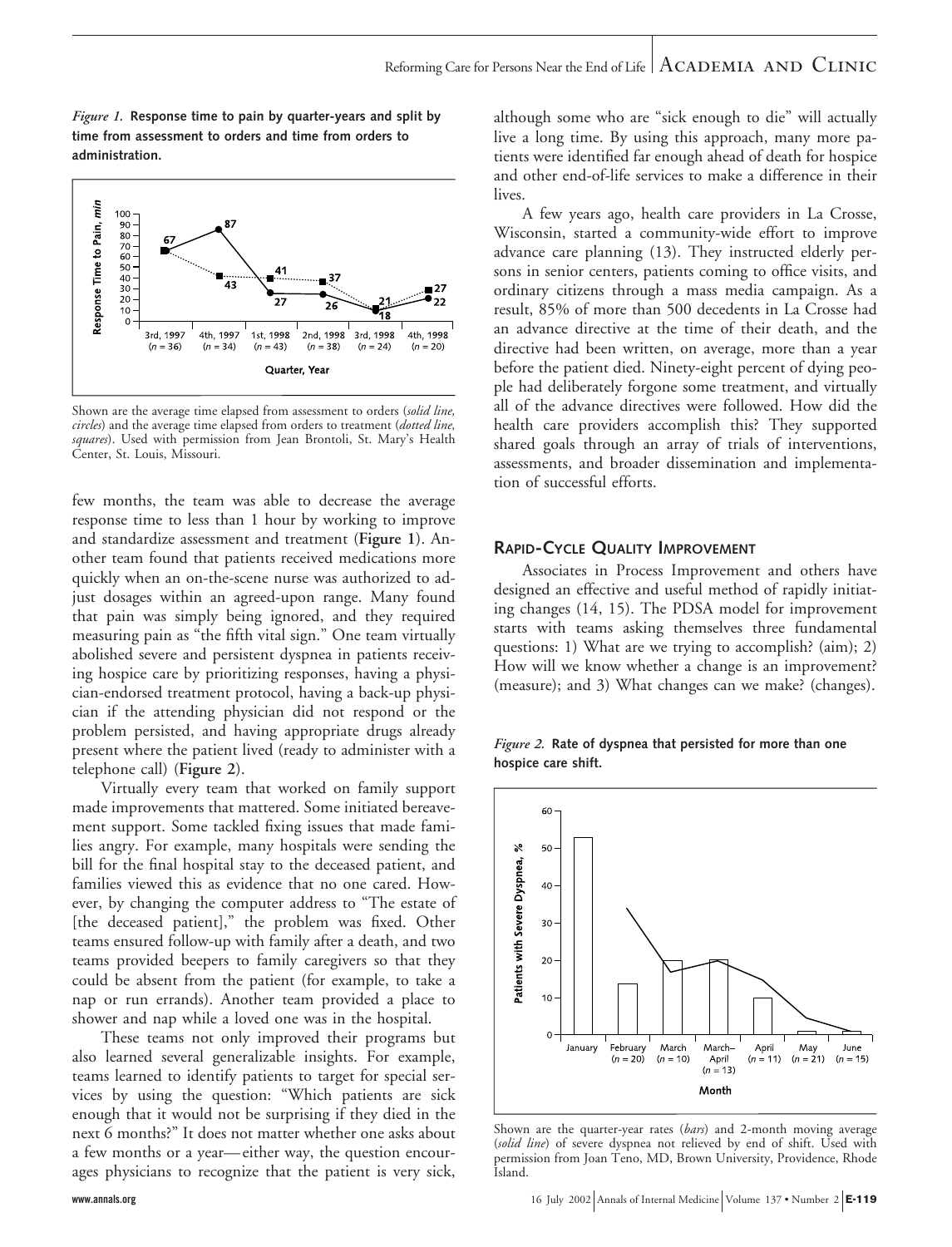#### **What Are We Trying To Accomplish?**

The answer to this question is the foundation for the team's goal. Compelling aims are usually brief, measurable, and important to patients and families. The aim should be documented and circulated for comment to those with a stake in the outcome of the project.

#### **How Will We Know Whether a Change Is an Improvement?**

Measurement is an important part of the improvement process; it allows teams to quantify the impact of changes and determine whether they work. Measurement should answer specific questions—for example, "Did the rate of pain decrease after instituting a protocol?" "Did written information, reminders, and the tools to manage exacerbations at home lead to lower rates of visits to the emergency department?"

#### **What Changes Can We Make?**

Patients, families, providers, and managers all have ideas about "what would work better." A review of the literature and of the experiences of others often finds changes that are well tested but not extensively used in clinical practice. With complementary answers to these three questions, teams can then test the most appealing changes by using the PDSA cycle.

## **THE PLAN–DO–STUDY–ACT CYCLE**

The model for improvement is based on a trial-andlearning approach. The PDSA cycle provides the framework for effecting change by planning the change, trying it, observing the consequences, and acting on what is learned from those consequences. All four steps are important. All too often, a change is tried but not evaluated, and nothing useful is learned.

Even an ambitious and innovative change can be tested first on a small scale—for example, with one or two physicians, with the next five patients, over the next 3 days, or one component at a time. The change that is eventually implemented could be a substantial departure from current practice; however, implementing small increments repeatedly can overcome some of the reasons for inactivity, such as fear of risks, lack of resources, and a lack of confidence that the change will work.

Measurement of effect is critical to learning from tests. The most convincing measures are documented in a time series—for example, percentage of clinic patients *per month* who have had an advanced care planning discussion or the average response time for pain relief on the oncology unit *each week*. The temporal relationship between changes made and the results builds evidence that the changes led to improvement. Sometimes measuring before and after or intervention and control is sufficient. If such a measurement strategy is used, additional qualitative assessments of the effects of the changes help innovators to learn from each cycle and to refine the changes. The team should aim

to have just enough evidence to confidently assess whether changes resulted in improvements or problems.

Testing multiple changes among dozens of teams during collaborative quality improvement provides an opportunity to quickly learn complex system behaviors. Those insights can provide leverage to other organizations interested in improving care (16).

## **QUALITY IMPROVEMENT IN RELATION TO CONVENTIONAL RESEARCH**

In science today, carefully designed randomized experiments and tests of hypotheses are often the only trusted avenues to gaining knowledge. Other formal research methods, such as case–control or cohort studies, are also trusted to provide insights. However, the art of medical care involves a continuing, individualized search in which the physician tries to match incomplete scientific knowledge of disease and treatment with incomplete knowledge about particular patients and local care systems. Physicians do not often know the way but find it step by step, inductively learning from experience caring for real patients. Often, in discerning how to care for a specific patient population, steady investigation with small-scale tests of change is more useful than are randomized, controlled trials. The alternative to using a sequence of PDSA cycles and data plotted over time is not usually a randomized trial followed by widespread implementation; instead, it is usually continuing present practices or making changes without evidence or evaluation.

When linked to important aims and thoughtful reflection, PDSA cycles are powerful tools for learning in complex, improvement-oriented systems. Practice patterns vary widely in every medical discipline across the United States (17). For example, U.S. rates of breast-conserving surgery for breast cancer vary more than 30-fold (18). Similarly, most elderly persons with a myocardial infarction do not receive  $\beta$ -blocker therapy after the acute management stage of care (19). Rates of cesarean section range from 8% to more than 40% among hospital service areas (20). Practice patterns vary so widely that not all practitioners can be right.

When the relative benefit of a particular drug or operation is uncertain, a randomized, controlled trial is the study design that regularly yields a confident comparison. However, clinical trials will not help to develop an improved patient flow or to adapt a specific treatment or flowchart for use in a local setting. Indeed, most learning and improvement in real-world settings come neither from erratic trial and error nor from randomized experiments but from "PDSA" science (14).

In the late 1980s and early 1990s , the Northern New England Cardiovascular Disease Study Group (21) assessed variations in outcomes and processes of care among participating heart surgery centers. Round-robin visiting among surgical teams and analyses from a voluntary database on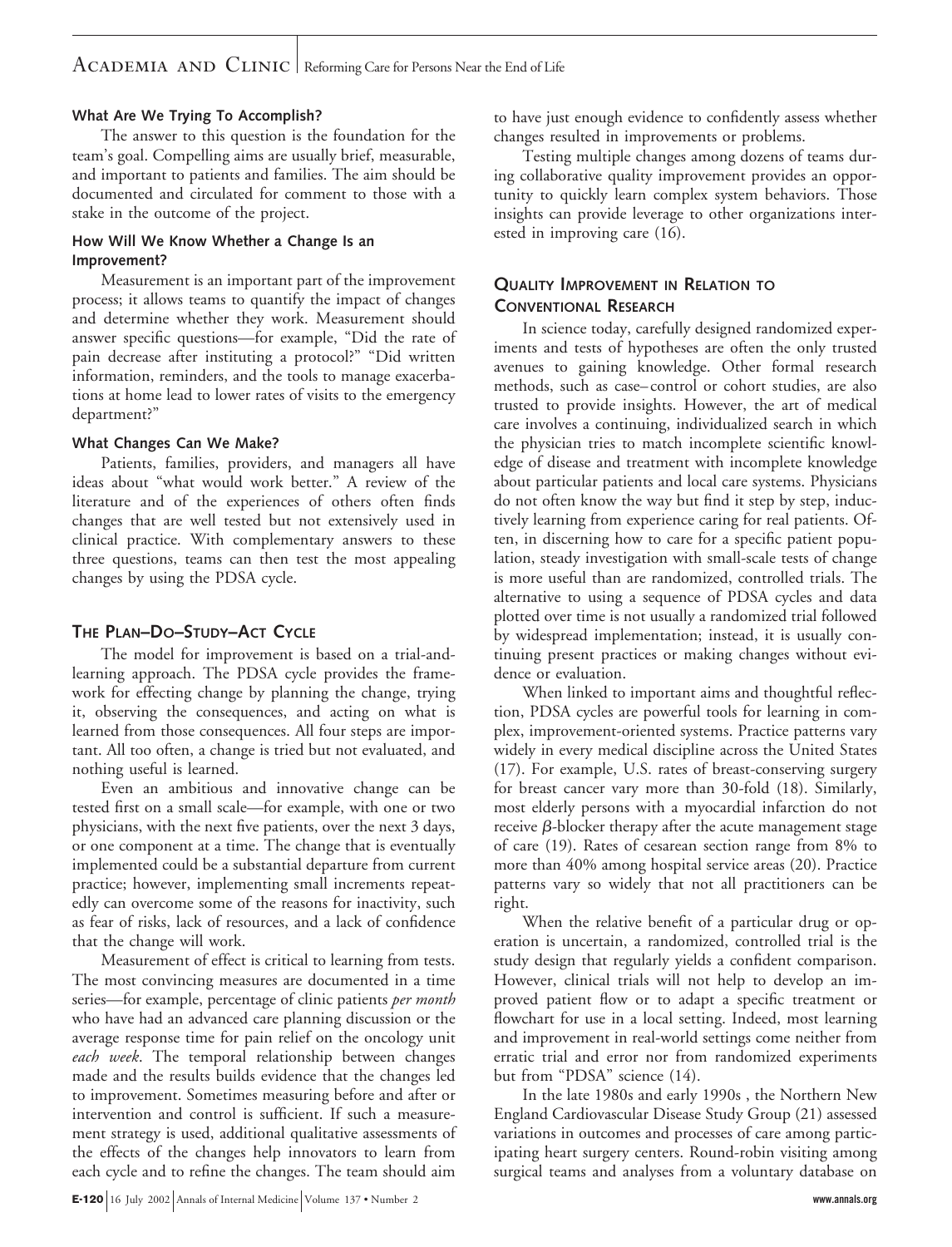surgical outcomes and complications allowed clinical groups to identify promising changes in numerous components of cardiovascular surgery, including patient selection, preoperative preparation, bypass pump management, hemostasis, and anesthesia. These observations led to numerous local PDSA cycles, the results of which were reported back to the group. The overall result was a 24% reduction in the number of deaths from coronary artery bypass graft surgery throughout the region. It is hard to imagine how formal, large-scale, randomized trials could have been implemented and achieved this dramatic change.

Of course, it might well be appropriate to test a drug or device in a randomized, controlled trial in the same patients with whom teams are working to find ways to diminish waiting times or to smooth transitions from hospital to home. In short, the method that is implemented needs to be appropriate to the issue being addressed.

## **LESSONS TO LEARN**

*Dr. Thomas and the group did many things that other innovators could take to heart. For example, Dr. Thomas took responsibility and got things started, and he got the right people involved, including senior leaders. The group took on problems that affected patients and for which they were responsible. They also used existing knowledge as the basis for their changes, adapted existing tools and skills from other areas to their own needs, measured results over time, and started small (with just one nursing facility) for the tougher problems and built knowledge about the changes sequentially. Finally, their successes catalyzed larger changes and an attitude of welcoming innovation and improvement.*

## **CONCLUSION**

The time is right for innovation and change in endof-life care, guided by measurement and catalyzed by effective networking among innovators. Rapid-cycle quality improvement creates momentum for change that reformers can respect and use and has been widely effective in improving the care of seriously ill patients (12, 16). The health care system needs multifaceted change that aims for consistent, high-value, high-quality care at the end of life. Each of us must ask what shortcomings in end-of-life care affect the places where we practice, how they can be addressed, and how improvements can be accomplished. To prepare to meet the needs of our aging population, we must harness our resources and commit to these efforts now.

## **APPENDIX: MEMBERS OF THE ACP–ASIM END-OF-LIFE CARE CONSENSUS PANEL**

Bernard Lo, MD, (*Chair*), University of California (San Francisco, CA); Janet Abrahm, MD, University of Pennsylvania (Philadelphia, PA); Susan Block, MD, Dana Farber Cancer Institute (Boston, MA); William Breitbart, MD, Memorial Sloan-

Kettering Cancer Center (New York, NY); Ira Byock, MD, Palliative Care Services (Missoula, MT); Kathy Faber-Langendoen, MD, State University of New York Health Science Center (Syracuse, NY); Lloyd W. Kitchens Jr., MD, Texas Oncology (Dallas, TX); Paul Lanken, MD, University of Pennsylvania (Philadelphia, PA); Joanne Lynn, MD, RAND Center to Improve Care of the Dying (Arlington, VA); Diane Meier, MD, Mt. Sinai School of Medicine (New York, NY); Timothy E. Quill, MD, The Genesee Hospital (Rochester, NY); George Thibault, MD, Partners Healthcare System (Boston, MA); James Tulsky, MD, Veterans Affairs Medical Center (Durham, NC). Primary Staff to the Panel: Lois Snyder, JD (*Project Director*), ACP–ASIM (Philadelphia, PA), and Jason Karlawish, MD (*Clinical Staff*), University of Pennsylvania (Philadelphia, PA).

From the Washington Home Center for Palliative Care Studies, Washington, D.C.; Associates in Process Improvement, Silver Spring, Maryland; Cornell University, Ithaca, New York; Medical College of Wisconsin, Milwaukee, Wisconsin; and Institute for Healthcare Improvement, Boston, Massachusetts.

This paper is based on a longer paper developed by the authors for the ACP–ASIM End-of-Life Care Consensus Panel.

**Acknowledgments:** The End-of-Life Care Consensus Panel thanks the Greenwall Foundation for its support of the development of the original paper and Dr. Joan Teno and Ms. Jean Brontoli for permission to use the figures that report their work.

**Grant Support:** By the Greenwall Foundation.

**Requests for Single Reprints:** Lois Snyder, JD, Center for Ethics and Professionalism, American College of Physicians–American Society of Internal Medicine, 190 N. Independence Mall West, Philadelphia, PA 19106-1572; e-mail, lsnyder@mail.acponline.org.

**Current Author Addresses:** Dr. Lynn: The Washington Center for Palliative Care Studies, 4200 Wisconsin Avenue, NW, Washington, DC 20016.

Mr. Nolan: Associates in Process Improvement, 1110 Bonifant Street, Suite 420, Silver Spring, MD 20910.

Ms. Kabcenell: Institute for Healthcare Improvement, 13 Eagle's Head Road, Ithaca, NY 14850.

Dr. Weissman: John Doyle Hospital, Medical College of Wisconsin, Box 133, 9200 West Wisconsin Avenue, Milwaukee, WI 53226.

Ms. Milne: 4461 Westover Place, NW, Washington, DC 20016.

Dr. Berwick: Institute for Healthcare Improvement, 375 Longwood Avenue, 4th Floor, Boston, MA 02215.

Current author addresses are available at www.annals.org.

#### **References**

1. The Physician Orders for Life-Sustaining Treatment (POLST). Accessed at www.ohsu.edu/ethics/polst.htm. on 13 June 2002.

2. State Initiatives in End-of-Life Care. Using Qualitative and Quantitative Data To Shape Policy Change. Issue 1. June 1998. (Monograph) (Robert Wood Johnson Foundation Publication).

3. **Baer WM, Hanson LC.** Families' perception of the added value of hospice in the nursing home. J Am Geriatr Soc. 2000;48:879-82. [PMID: 10968290]

4. A controlled trial to improve care for seriously ill hospitalized patients. The

**www.annals.org** 16 July 2002 Annals of Internal Medicine Volume 137 • Number 2 **E-121**